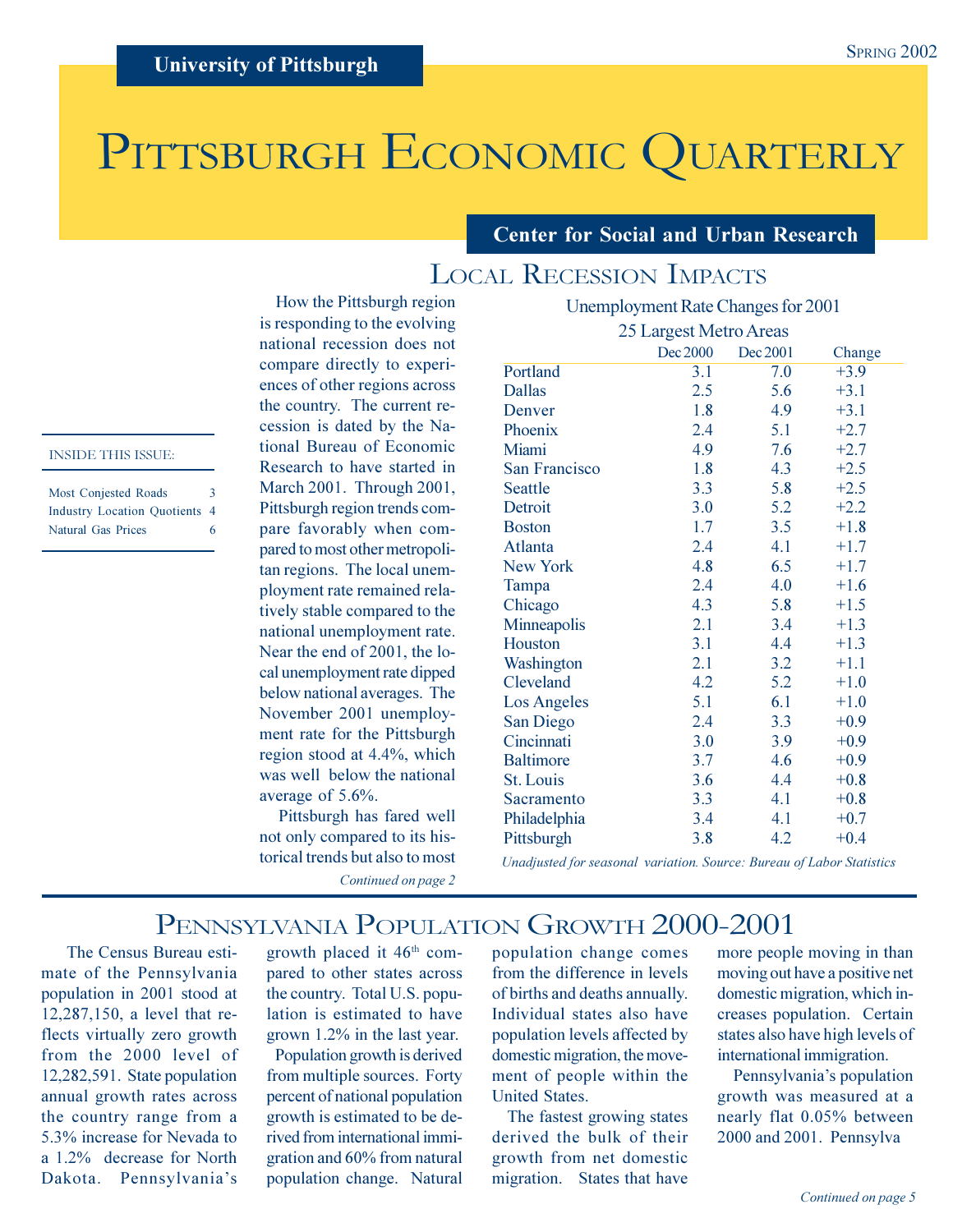### PAGE<sub>2</sub>

### Continued from page 1

other large metro areas in the country. Locally, the seasonally unadjusted unemployment rate increased by 0.4% (from 3.8% to  $4.2\%$ ) between December 2000 and December 2001, which was the smallest increase among the 25 largest metro areas in the country. The metropolitan region with the largest increase in unemployment over the same period was Portland, Oregon, which experienced a 3.9% point increase (from 3.1% to  $7.0\%$ ).

Despite an uptick in the local unemployment rate for January, the local unemployment rate of  $5.1\%$  is a half percentage point below state and national averages.

A common explanation for less severe recession impacts currently is that the local economy is more diversified than it was 20 years ago when the concentration of heavy manufacturing industries here magnified national business cycle downturns. Greater diversity explains why the local business cycle is not a magnified version of national trends. Why local trends relatively improved compared to national trends is less clear. One thing to consider is that the local economy did not experience the growth that other metro regions had in the last decade. Pittsburgh regional employment grew just under 5% between 1990 and 2000, compared to almost 14% for the U.S. Some of the fastest growing industries in the late 1990s are the ones that have turned around fastest in the last year. In a sense, local eco-

### **SPRING 2002**

### **January 2002 Unemployment Rates**

| City of Pittsburgh             | 49  |
|--------------------------------|-----|
| <b>Allegheny County</b>        | 5.0 |
| <b>Pittsburgh Metro Region</b> | 5.1 |
| Pennsylvania                   | 5.6 |
| <b>United States</b>           | 5.6 |

nomic stability during an evolving national recession is a consequence of our lack of participation in the expansion that preceded it.

The current situation is significantly better than in past recessions. In January 1983, the local unemployment rate peaked at 6.6% above the national average, which, at 10.4%, was also much higher than it is now. Specific counties were hit even harder with

Beaver County reaching an unemployment rate of 28% in January 1983, almost six times the current regional rate.

The length of the current national recession is difficult to predict. In a January memo, the National Bureau of **Economic Research indicated** that the decline in overall economic activity that began last March may be coming to an end.

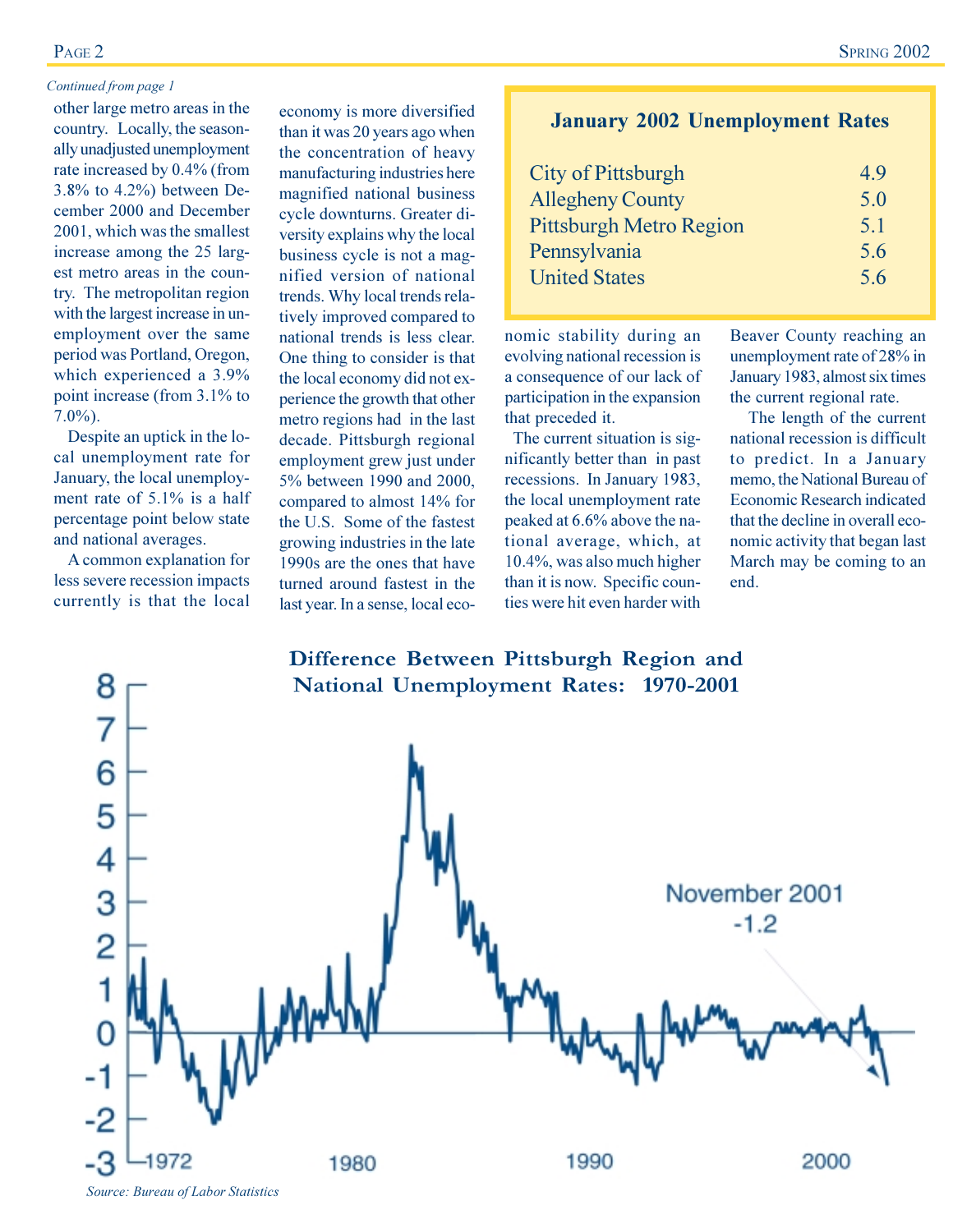# Road Congestion in Pittsburgh

Congestion has a measurable economic impact on a region. Commuting time impacts worker availability and patterns of residential and commercial development. The burden of commuting time on individuals may represent a real disamenity in terms of where firms and workers choose to locate.

Road congestion affects the majority of the workforce with most workers commuting via personal vehicles or mass transit.

Relative to other regions across the country, Pittsburgh has compared favorably in terms of congestion and travel delays. The Surface Transportation Policy Project (STPP) computed a Congestion Burden Index (CBI) in a May 2001 report for most major metropolitan areas in the country. Pittsburgh ranked 65 out of a total of 68 in terms of the most congested. At the other extreme, the worst congestion in the country is measured in Los Angeles, Las Vegas, Detroit, and San Bernadino.

Despite a low level of congestion overall in the region, specific road segments have high levels of congestion and

delays on a daily basis. Congestion and overall traffic flows in the region are monitored by the Congestion Management System (CMS), maintained by the Southwestern Pennsylvania Commission (SPC) and are based on data collected in 1997. Ranking total delay in terms of vehicle hours, the most congested road segment in the region, among 50 monitored by the SPC in 1995 and 1996, is the Parkway West (I-279 between SR 65 and I-79), with a total of 2,806 hours in estimated total vehicle delay daily during peak periods. Total ve-

hicle delay is measured as the time difference between the observed flow of traffic and the flow of traffic that would occur if vehicles were traveling at the posted speed limit. multiplied by the number of vehicles affected. The result is a total measure of time spent due to congestion.

The table below shows some of the most congested road segments in the Pittsburgh region and the level of delay measured during peak hours.

### Selected Road Segments, Pittsburgh Region - Measured in Total Vehicle Delay in

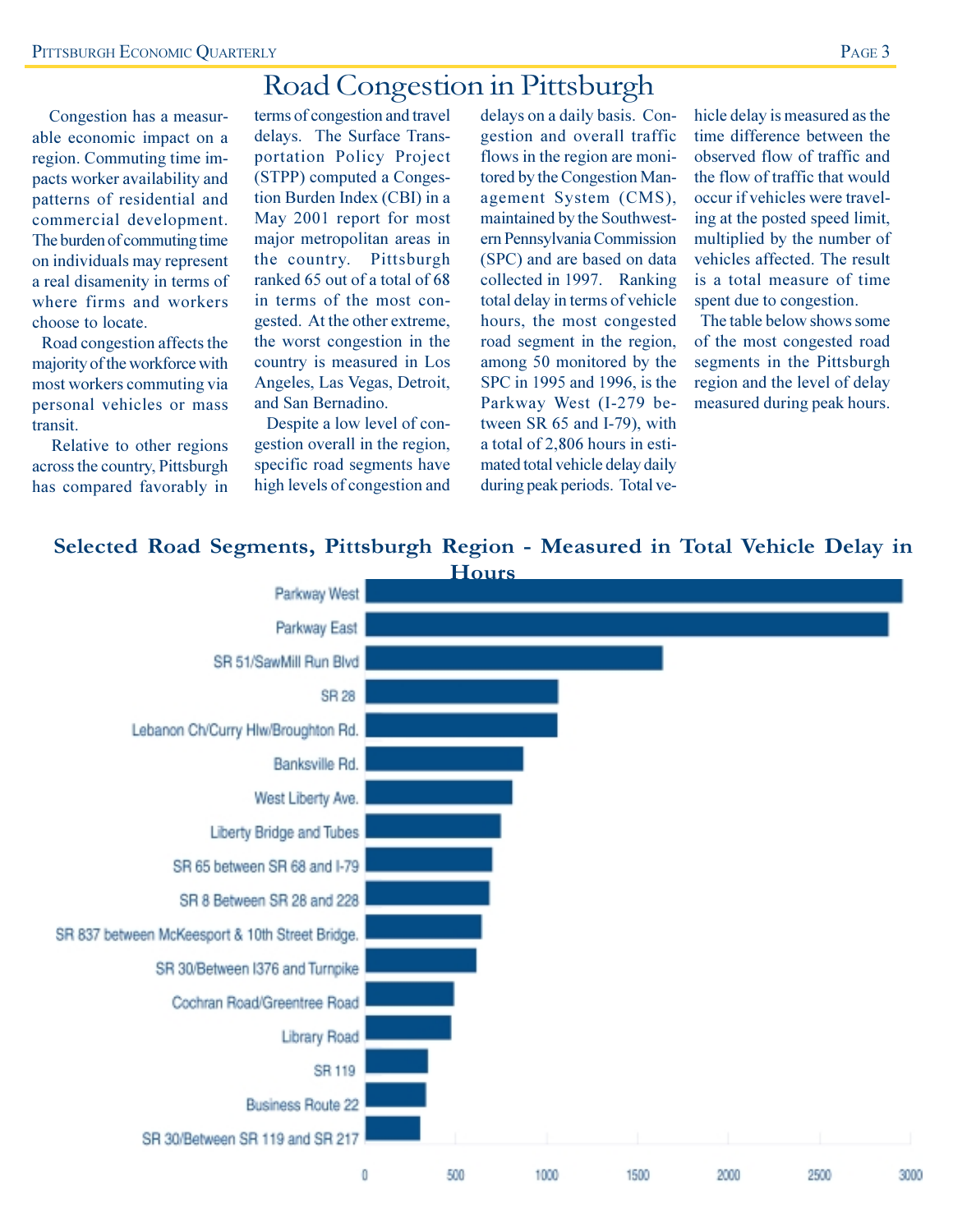# **Location Ouotients**

In studying the local economy, a common question that arises is what industries are concentrated in the region. Specialization in a specific industry, or cluster of related industries, is often a goal of economic development policy. Also, it is essential to know what industries are concentrated in a particular region when analyzing how national industry changes will impact local economic trends. National economic trends can be very different across industries, and industry specific trends may or may not impact the local economy depending on the level of specialization.

This article is designed to explain how specialization is measured in a regional economy. A commonly used tool of regional economic analysis is the Location Quotient (LQ). The purpose of the LQ is to compare the local economy to some reference area, usually the national economy. The LQ technique is based upon a ratio between the size of a particular industry in the local economy and its size nationally. The relative size can be measured in many ways, but a typical metric is the percentage of employment of a particular industry in a region. Thus, the two numbers needed to compute an LQ for a specific industry in a specific region is the percentage share of employment in that industry for the two regions. When divided, those two numbers produce a ratio that is a standard measure of specialization. This ratio. called an industry "location quotient" gives this technique its name.

If a particular industry had a local concentration identical to the national concentration of that industry, then the LQ calculated would be exactly 1.0. An LQ that is greater than zero suggests that there is a greater concentration of that industry in a particular region than would be expected from national averages. The most common reason for a high LQ is that the industry is selling to a national market and exporting much of their goods and services outside of the region. An LQ that is less than zero suggests that local employment is less concentrated locally compared to the rest of the country. The distinction between an LO greater than 1.0 to values less than 1.0 is key in determining what industries are concentrated in the region.

The figure below shows the calculated LQ for selected industries in the Pittsburgh region. Locally, a high degree of specialization still exists in the primary metals or steel industry. How much of a specialization and how it has changed over time can be studied with the use of the LQ. The changing LQ for total manufacturing industry employment in the Pittsburgh region is shown on page 5.

Other industries that have location quotients significantly greater than 1.0 include air transportation and education. Significantly lower LQs are calculated for the local hotel, food manufacturing, and motion picture industries.

Note that the LQ in itself does not directly reflect the

total economic impact an industry has on a region. An industry may be small but still be much more concentrated here than elsewhere. Conversely, an industry may have a LQ less than 1.0 but may still have a significant presence in the region. Food manufacturing is a particular example in Pittsburgh. The local Heinz plant and related firms have a sizable employment in the region. Nonetheless, other regions in the country are more suited for food manufacturing plants, and the lower overall LQ for Pittsburgh's food manufacturing industry reflects that.

### **Location Quotients for Selected Industries** Pittsburgh Region - 2000



Source: Pittsburgh REMI Model. Center for Social and Urban Research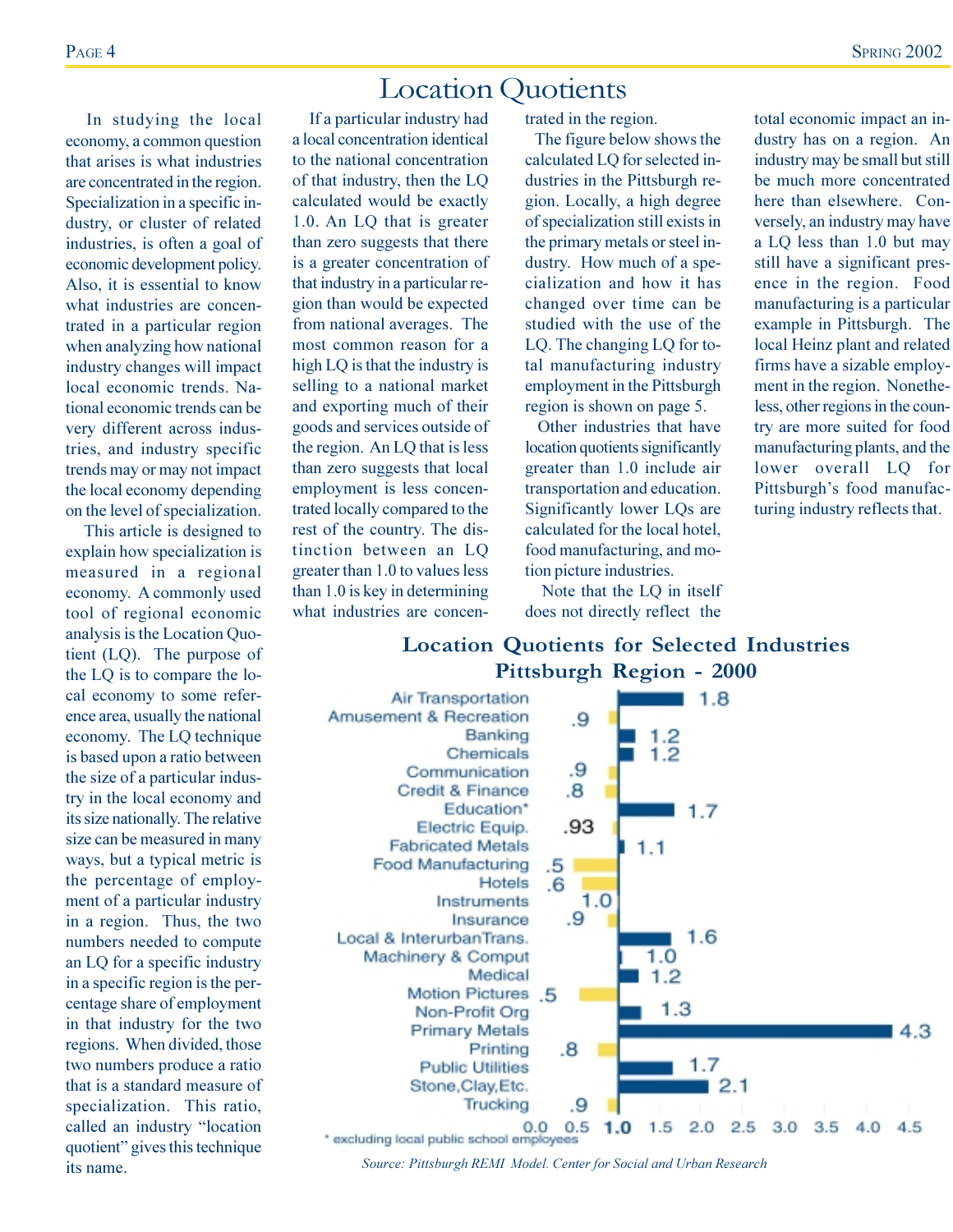

### **State Population Changes 2000-2001 (cont)**

### Continued from page 1

nia has the second lowest per capita rate of natural population growth in the country. The large elderly population in the state produces a relatively higher mortality rate and lower birth rate as compared to states with younger population demographics. The same trend affects the Western Pennsylvania region due to its older age demographics.

Population is estimated to be leaving the state on average, with a net domestic outmigration of 30,640 annually. International immigration

across the state was estimated at 22,545 over the same period.

These estimates are for population changes in the year since the 2000 Decennial Census. Estimates are compiled by the Census Bureau from multiple sources, including health records of regional births and deaths, migration estimates derived from multiple sources, and patterns of international immigration derived from the Immigration and Naturalization Services.

### **Components of Change** Pennsylvania Population 2000-2001



### Population Changes by State (2000-2001)

| Fastest              |          | Slowest              |          |  |
|----------------------|----------|----------------------|----------|--|
| <b>State</b>         | % Change | <b>State</b>         | % Change |  |
| Nevada               | 5.3%     | North Dakota         | $-1.2%$  |  |
| Arizona              | $3.4\%$  | West Virginia        | $-0.4\%$ |  |
| Colorado             | 2.7%     | Iowa                 | $-0.1%$  |  |
| Florida              | 2.6%     | Louisiana            | $-0.1\%$ |  |
| Georgia              | $2.4\%$  | District of Columbia | $-0.0\%$ |  |
| <b>Texas</b>         | 2.3%     | Pennsylvania         | 0.1%     |  |
| Idaho                | 2.1%     | Nebraska             | 0.1%     |  |
| <b>New Hampshire</b> | 1.9%     | Wyoming              | 0.1%     |  |
| California           | 1.9%     | Ohio                 | 0.2%     |  |
| North Carolina       | $1.7\%$  | New York             | 0.2%     |  |
|                      |          |                      |          |  |

Source: Bureau of the Census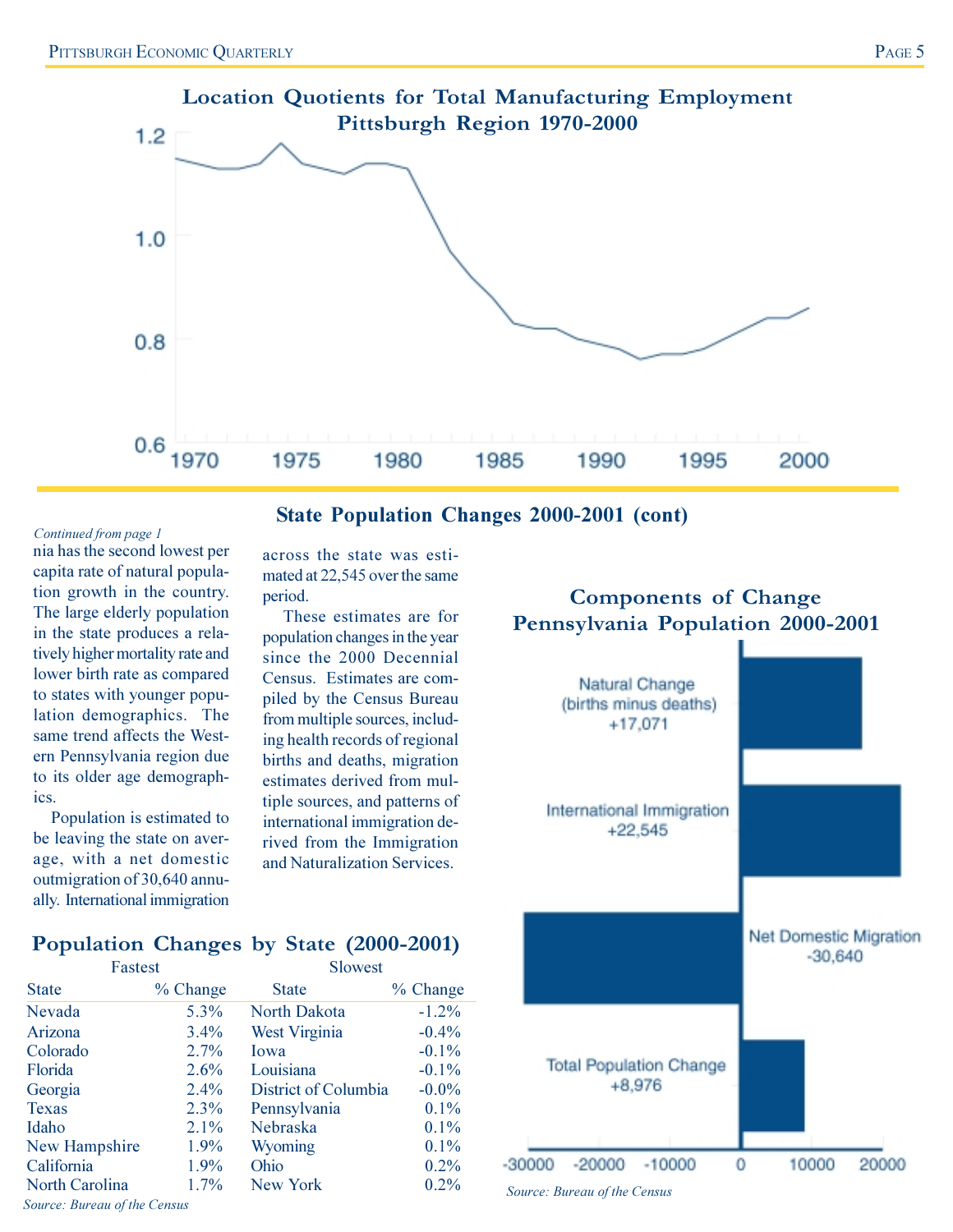**Breakdown of Natural Gas Costs** 

**Gas itself** 

# Natural Gas Prices

Winter typically brings large increases in local consumption of natural gas, which is a major heating fuel in Western Pennsylvania. Winter price spikes along with increasing volatility in recent years has resulted in large swings in the amount of money paid for home heating by local consumers. Relatively mild weather, a national economic recession, and stable national prices for natural gas have resulted in a lower total cost for heating this year compared to recent winters.

Unlike other petroleum resources, most conventional natural gas consumed in the U.S. is produced within the country. Imports are playing a gradually increasing role in the U.S. market. The imports share of consumption rose from 7 7% in 1990 to 16% in 2000. Canada is responsible

for over 90% of the total natural gas imports into the U.S., with Trinidad recently replacing Mexico as the next largest supplier to the U.S. market. Only 2% of total natural gas consumption in the U.S. is produced outside of North America.

Most domestic production of natural gas is along the Gulf Coast. The distance between Pennsylvania and the natural gas well heads in the U.S accounts for the higher price Pennsylvania pays for natural gas. The price of natural gas itself makes up only one-third of the total price paid across the U.S. Forty seven percent of total cost is accounted for by distribution costs and 19% for transmission charges. Natural gas is delivered from its main production regions in the south and midwest to markets



such as Pennsylvania primarily via pipeline distribution There are apnetworks. proximately 206,000 miles of transmission pipelines for natural gas in the U.S. The map on the bottom of page 7 highlights the major natural gas transmission networks in the U.S.

Natural gas prices were relatively more stable than most other fuel and energy prices through most of the 1990s. That changed in recent years as prices became highly volatile. Large price spikes in 2000 were attributed to an imbalance between increasing demand and lack of response in supply output. Short-term supply of natural gas is relatively fixed, which means that significant changes in demand are readily translated into price changes. Changes in demand cannot be met by new production immediately. It takes up to 18 months for

price increases to translate into additional production. Prices have retreated to the levels of 1998-1999, which were typical of the decade hefore.

Demand imbalances were exacerbated by seasonal demand swings. Prices in winter peak as home heating use rises. Unexpectedly cold weather can have distinct adverse effects on natural gas prices. Specific prices paid for natural gas vary widely between type of users. Large industrial users generally pay the lowest prices for natural gas with residential prices being higher.

With the exception of prices paid for electric utilities and vehicle use, Pennsylvania prices for natural gas are 9-17% higher than natural averages. Vehicle use is a small but growing use of natural gas.

### Natural Gas Prices - Pennsylvania



Source: Energy Information Administration, Department of Energy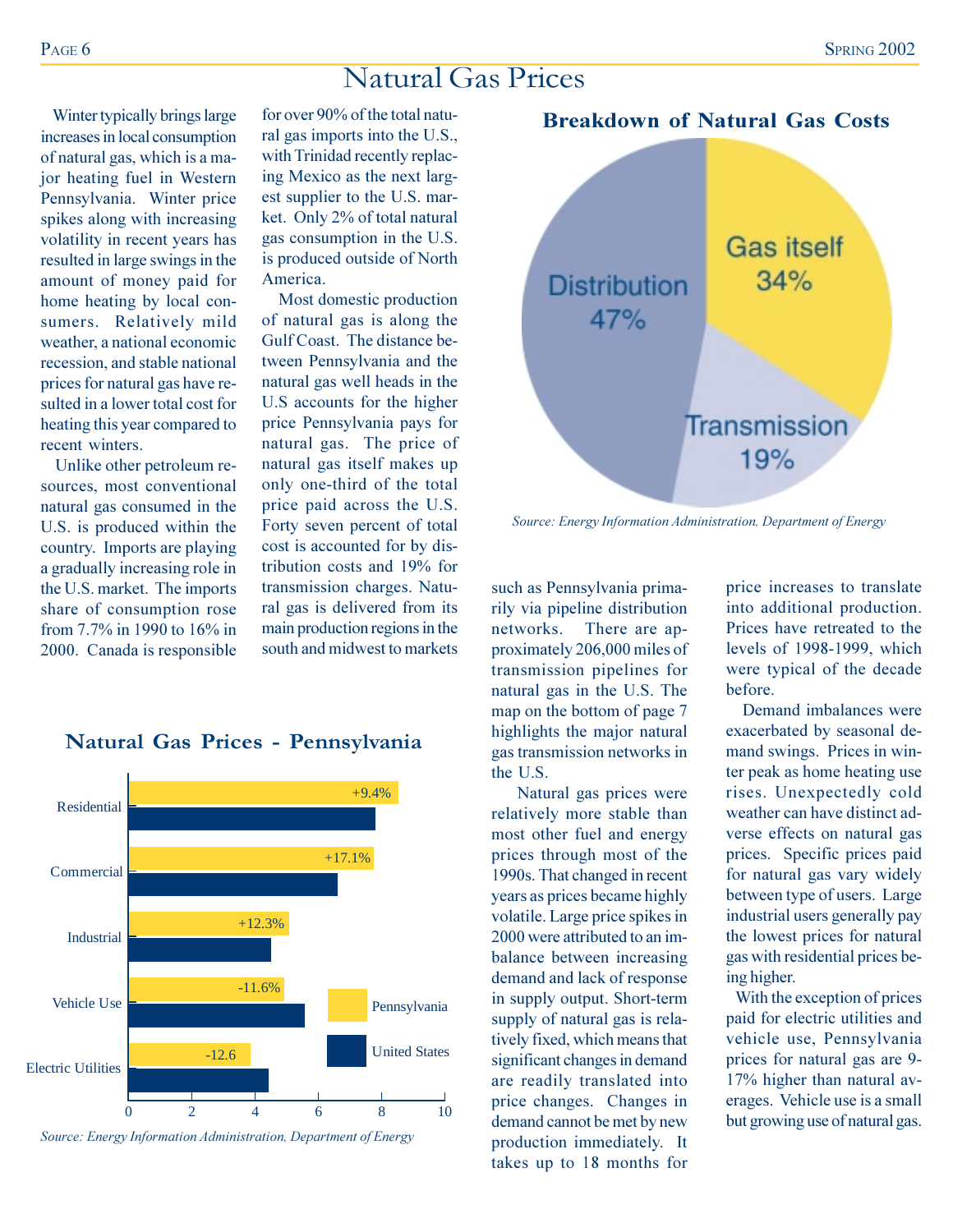### **News at UCSUR: Newman Recognized for Intergenerational Work**

Sally Newman, director emerita of Pitt's Generations Together (GT), a program at the Center for Social and Urban Research, was honored by the Association for Gerontology in Higher Education (AGHE) for her ongoing dedication to intergenerational work, both in this country and around the globe. Newman was presented with the Mildred M. Seltzer Distinguished Service Recognition at AGHE's 28th Annual Leadership Conference. The Association for Gerontology in Higher Education (AGHE) was established in 1974 to advance gerontology as a field of study in institutions of higher learning.

Newman retired in June as head of Generations Together, where she worked for 23 years implementing and overseeing programs that united children with elderly adults. She continues to nurture the concept of both generations learning from one another in her new position as chair of the International Consortium for Intergenerational Programs, a nongovernmental organization based in the Netherlands.

Generations Together (GT) is an international center for intergenerational studies within the Center for Social and Urban Research. It is dedicated to the development and understanding of programs that bring the young and the old together to share experiences that promote mutual growth and foster understanding between the generations. It furthers program development, education and training, research and dissemination, and technical support that helps professionals acquire the knowledge, understanding, and skills to integrate intergenerational components into their work. Furthermore, it supports university/community collaboration and public policy initiatives that result in effective intergenerational partnerships that positively impact children, youth, and older persons in our communities.

Newman continues as editor of the Intergenerational Programming Quarterly: An Intergenerational Journal of Program Development, Research, and Policy, which is scheduled to begin publication early next year.



Source: Energy Information Administration, Department of Energy